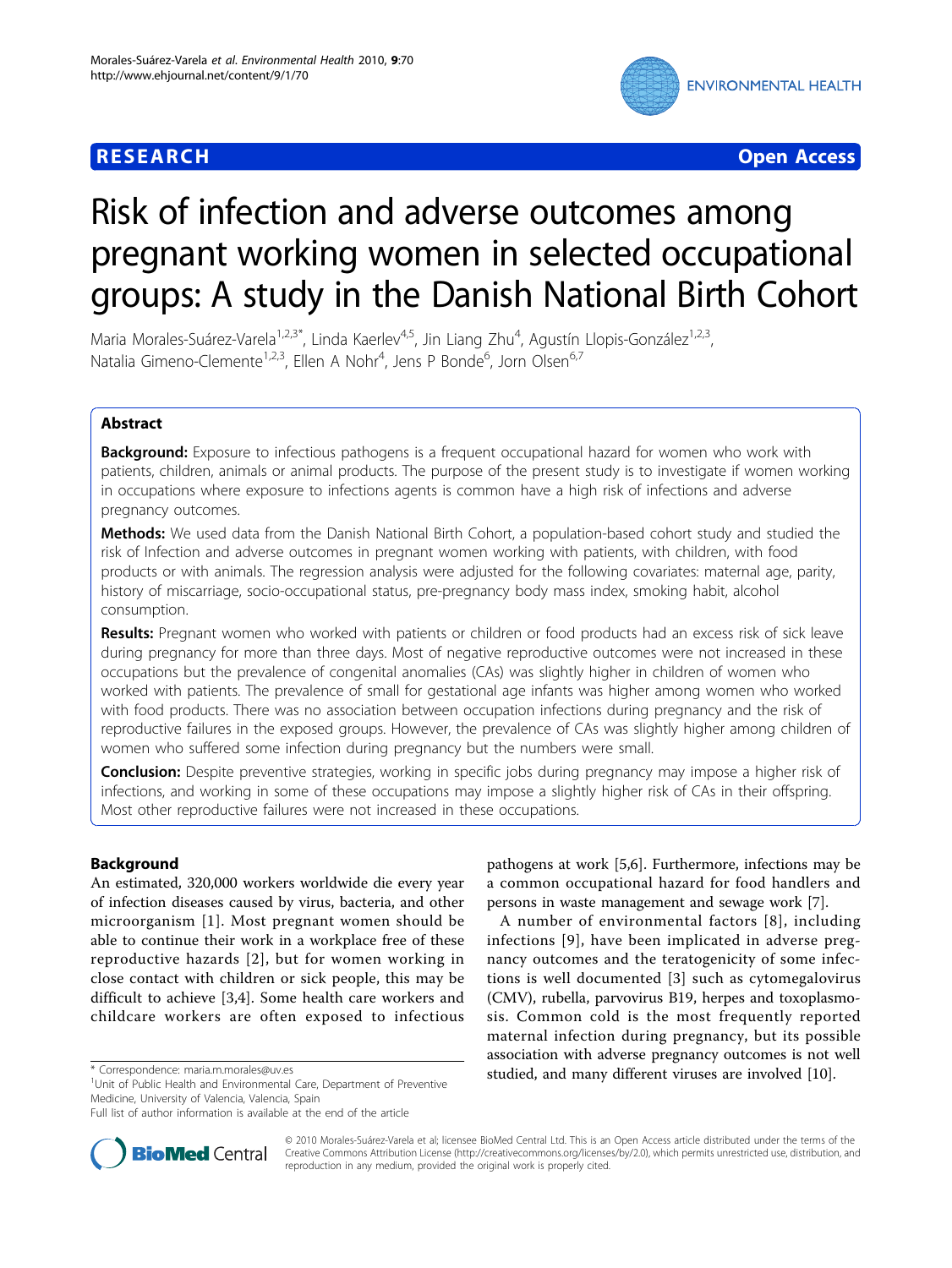Infections have been reported to cause spontaneous abortion and fetal death [[3,11\]](#page-9-0), preterm birth [[3,12\]](#page-9-0), intrauterine growth restriction [\[3](#page-9-0),[13\]](#page-9-0), and birth defects, including abnormalities of the central nervous system [[3,14\]](#page-9-0), ophthalmologic manifestations [[3,15\]](#page-9-0), and congenital heart defects [[3,16\]](#page-9-0). The type of adverse effects may vary with gestational age at the time of infection [[3](#page-9-0),[16\]](#page-9-0). Most infections, however, leave no identifiable trace of damage.

Since infections often are reported with misclassification we base our analyses on occupational titles using high risk occupations as an instrumental variable for exposure. We then check if these occupations are characterized by having a high frequency of infections. Finally we check if those who reported infections in these occupations give birth to children with more reproductive failures.

The aim of this study was to investigate if pregnancy outcomes are associated with occupations involving a potential high risk of infections.

# Methods

#### Population

Data were obtained from the Danish National Birth Cohort (DNBC), which is a nationwide study among pregnant women and their offspring. The study is described in detail elsewhere [[17](#page-9-0)]. Between March 1996 and November 2002, pregnant women across Denmark were invited to participate in the study by their general practitioner. Approximately 50% of all general practitioners took part in the recruitment. The exclusion criteria were not having access to a telephone, not speaking Danish well enough to complete the interview, and not intending to carry the pregnancy to term at the first visit. About 60% of those invited chose to participate in the study and signed an informed consent form [\[18](#page-9-0)].

A total of 101,047 pregnancies were enrolled in the study, and for 90,301 of these, the women had participated in the first interview of the study that took place at approximately 16 weeks of gestation (interquartile range, 12-20). The data was obtained by computerassisted telephone interviews. Interviews were missing if the woman could not be reached at the scheduled time or at three additional contact attempts and the interview was cancelled if the woman was no longer pregnant at the time of the interview.

If the women who participated in the first telephone interview had more than one pregnancy during the study period, we included only the first pregnancy and excluded all subsequent pregnancies (n = 2,425). Also, we excluded women if their pregnancy was terminated by an induced abortion ( $n = 93$ ), hydatidiform mole (n  $= 42$ ), ectopic pregnancies (n  $= 24$ ), or if they had multiple birth with no live born infants  $(n = 3)$  or if the mother died during pregnancy  $(n = 1)$ .

### Occupational settings

In the first interview of the study, 83,448 mothers answered questions about their main occupation during pregnancy and three months prior to pregnancy. We excluded unemployed women (n = 18,071).

The occupation of 65,377 women was later coded according to the Danish Version of International Standard Classification of Occupation (DISCO-88) [\[19,20](#page-9-0)]. Women were then categorised to each of the following occupational settings: A) contact with patients ( $n =$ 8,699), B) contact with children  $(n = 9,151)$ , C) contact with food products  $(n = 932)$ , D) contact with animals  $(n = 287)$ , and E) the rest were classified as "unexposed workers" ( $n = 46,308$ ). The groups consisted of A) chemist's assistants ( $n = 4$ ), physiotherapists ( $n = 583$ ), dental nurses (n = 444), laboratory technicians (n = 170), doctors ( $n = 566$ ), auxiliary nurses ( $n = 2,681$ ) and nurses (n = 4,251), B) child-minders (n = 641), specialist teachers ( $n = 274$ ), teachers of common school ( $n =$ 2,456), upper secondary school teachers ( $n = 167$ ), care assistant ( $n = 116$ ), educationalists ( $n = 3,684$ ) and educationalist assistants ( $n = 1,813$ ) C) kitchen assistants  $(n = 842)$ , butchers  $(n = 90)$  and D) skilled farm workers  $(n = 124)$ , slaughter house workers  $(n = 163)$ , and E) all other workers ( $n = 46,308$ ) (Figure [1\)](#page-2-0).

# Infections

We collected self-reported information about infections during pregnancy in the second interview carried out approximately at week 30 (interquartile range, 25-32). The women were asked whether she at any point in time during pregnancy 1) had been absent due to illness for more than three days (yes/no) and the number of times she had been absent (never, one-four and more than four times), 2) if she had taken any medications for infectious diseases (yes/no), 3) if she had had an episode of fever (yes/no) and the number of episodes (never, one-two episodes, and more than two episodes), 4) whether she had had diarrhoea (yes/no) and the number of episodes (never, one-four and more than four episodes),5) if she had had cold sore or oral herpes (yes/ no), 6) if she had had cold sore or genital herpes (yes/ no), 7) if she had had cystitis (yes/no), and 8) if she had had a skin infection (yes/no).

#### Pregnancy outcomes

We identified pregnancy outcomes in the National Hospital Discharge Register (NHDR) and the Danish Medical Birth Register by register linkage using the unique personal identification number (civil registration number) which is assigned to all Danish residents at birth.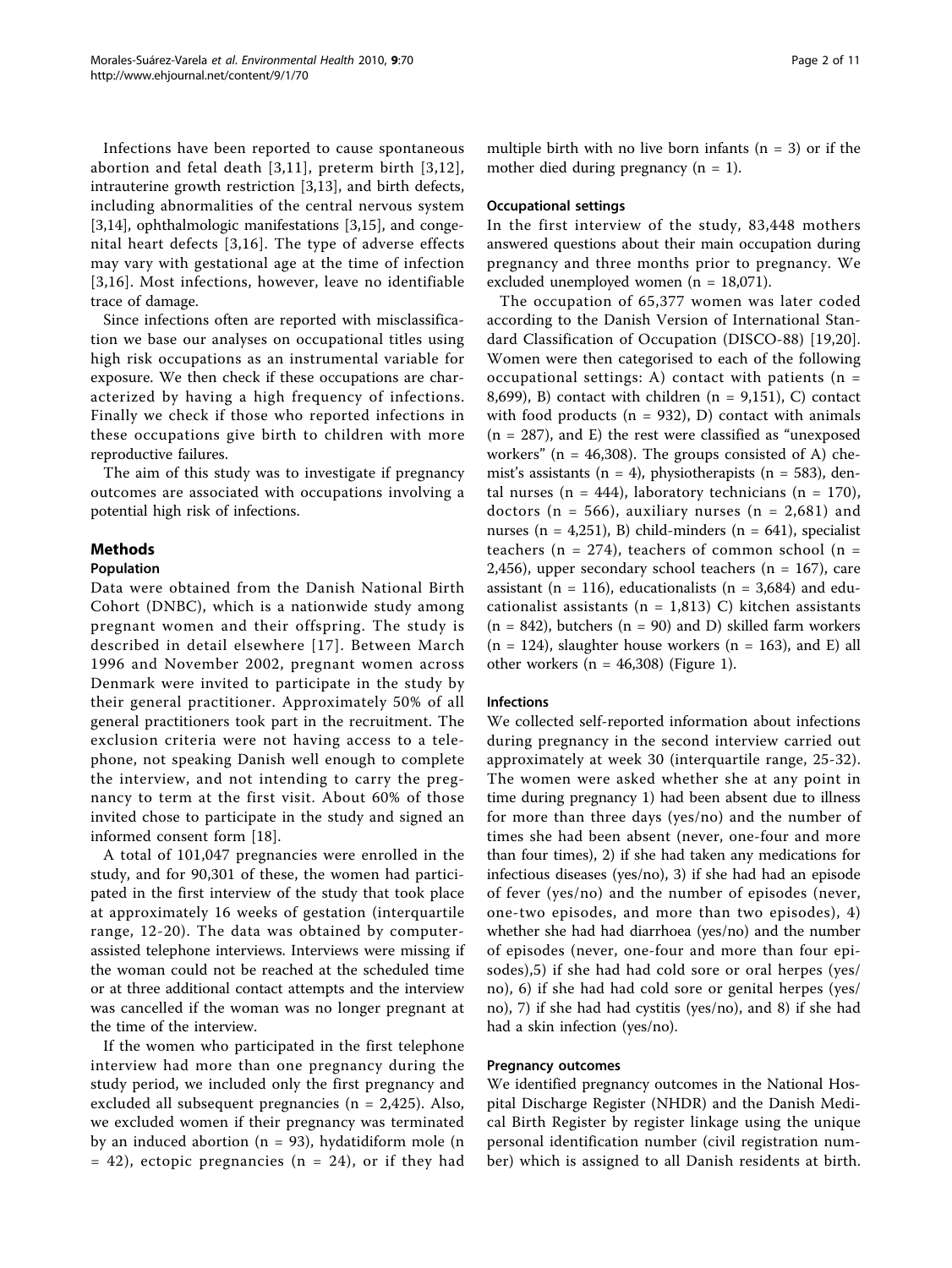Information about gestational age also came from the National Hospital Discharge Register and was mainly based on ultrasound examination.

We studied miscarriages (late spontaneous abortions and stillbirth), sex ratio (male/female), preterm birth (< 37 weeks of gestation) and very preterm birth (< 34 weeks of gestation), small-for-gestational-age status (< the  $10^{th}$  percentile for the sex - and gestation-specific birth weight in the DNBC by week of gestation) and APGAR (Appearance (skin color), Pulse (heart rate), Grimace (reflex irritability), Activity (muscle tone), and Respiration) [[21](#page-9-0)]) score at five minutes of birth. We also studied congenital anomalies (CAs) according to the codes DQ00-DQ99 from the 10th Revision of International Classification of Diseases (ICD10). We used the European Surveillance of Congenital Abnormalities Classification (EUROCAT) [[22](#page-9-0)] to categorize CAs as minor and major, and excluded chromosome aberrations,

<span id="page-2-0"></span>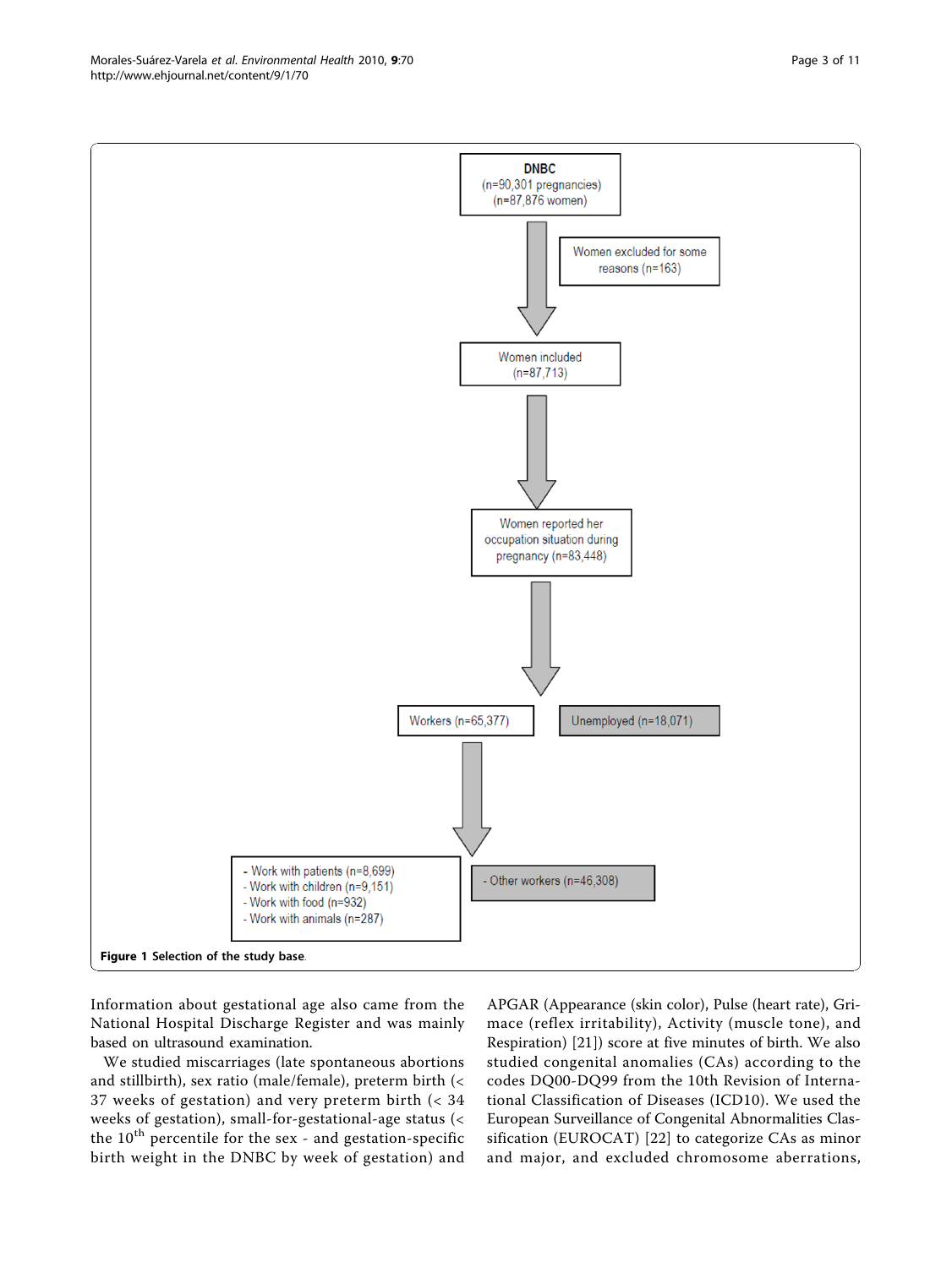genetic syndromes and microdeletions, teratogenic syndrome. We used all CAs and major CAs diagnosed at birth or during the first year of life.

# Other variables

From the first interview, we obtained information about maternal age, parity, pre-pregnancy body mass index (BMI), smoking habits and alcohol consumption during pregnancy, and a history of miscarriage (spontaneous abortions).

Mothers were classified into three categories of sociooccupational status based upon their job title: high, medium or low. Women with a higher level of education (four years beyond high school) or in management positions were classified as "high socio-occupational status". The "medium" category included skilled workers and women with medium-ranged training/level of education, while the "low" category included workers with no formal skilled training [[23](#page-9-0)].

# Statistical Analysis

Odds ratios (ORs) and 95% confidence intervals (95%CI) were used to compare risks of infections in women in occupational settings more prone to infectious exposure (A-D above) with the risks in other women (E). Also, in each working group, we compare risks of adverse pregnancy outcomes in women who suffered some infection with the risks in women who did not suffer any infection during pregnancy.

Multiple logistic regression models were applied to adjust for the following potential confounders: Maternal age: <30,30-34, or >35 years of age; parity: nulliparous women  $(0)$  or multiparous women  $(1+)$ ; history of miscarriage: yes or no; pre-pregnancy BMI: underweight (< 18.5), normal weight (18.5-24.9), overweight (25.0-29.9), and obese (30.0+); smoking habit during pregnancy: 0, 1-9, 10-19, or >20 cig./day; alcohol consumption during pregnancy: 0, 0.1 - 19.9, 20.0-39.9 or >40.0 gr./day and socio-occupational status of the mother: high, medium or low.

All the analyses were performed using the SPSS software (version 17.0; SPSS Inc. Chicago III).

The Danish Data Protection Agency approved the study.

# Results

Maternal characteristics are summarized in Table [1](#page-4-0). Mothers who worked with patients reported a higher frequency of previous miscarriages and use of fertility treatment prior to the present pregnancy. Compared to the other occupational groups, mothers who worked with food products or with animals were younger and of lower socio-occupational status. They had a higher prepregnancy BMI, were more often smokers, smoked more cigarettes per day, but reported lower alcohol consumption. They reported the lowest history of miscar-

riages of all groups. Table [2](#page-6-0) shows occupational groups and symptoms of infections. When we adjusted for additional variables (maternal age, parity, history of miscarriage, sociooccupational status, pre-pregnancy BMI, smoking habit and alcohol consumption) we found that pregnant women who work with patients had a higher risk of sick leave for more than three days, medically treated infections, oral herpes and cystitis. Women who worked with children had an increased risk of sick leave for more than three days, an episode of fever, and skin infections during pregnancy. Finally, pregnant women who worked with food products had an excess risk of sick leave for more than three days.

Table [3](#page-7-0) shows no difference between the different occupational groups for the risk of miscarriages, sex ratio, preterm and very preterm birth, and APGAR <7 at five minutes, but the prevalence of CAs was higher among children of women who worked with patients (ORa 1.09, 95% CI: 1.00-1.18 for all live births and ORa 1.10, 95% CI: 1.00-1.20 for all live born singletons), as well as major CAs (ORa 1.11, 95% CI 1.00-1.22). The prevalence of small for gestational age infants was higher among women who worked with food products (ORa 1.33, 95% CI: 1.07-1.59).

In table [4](#page-8-0) we analyse if those who reported infections in these "exposed occupations" had children with more reproductive failures. We observe no association between reportly of some infection during pregnancy and the risk of reproductive failures in the exposed groups. However, in women who work with animals, the prevalence of CAs was slightly higher among children of women who suffered one or more infections (ORa 2.93, 95% CI: 1.24-4.62 for all live births and ORa 2.80, 95% CI: 1.23-4.37 for all live born singletons), as well as major CAs (ORa 2.80, 95% CI: 1.23-4.37).

# **Discussion**

Absence from work for more than three days during pregnancy because of illness was more frequent in women who worked with patients, children or food products compared with other women. Women who worked with patients also reported more infectious diseases treated with medication, oral herpes and cystitis episodes. Women who worked with patients also had more frequent fever episodes and skin infections. On the other hand, woman who worked with patients had a higher risk of CAs and woman who worked with food products had a higher risk of having children who were small for gestational age. In the women who work with animals the prevalence of CAs was higher among children of women who suffered some infection than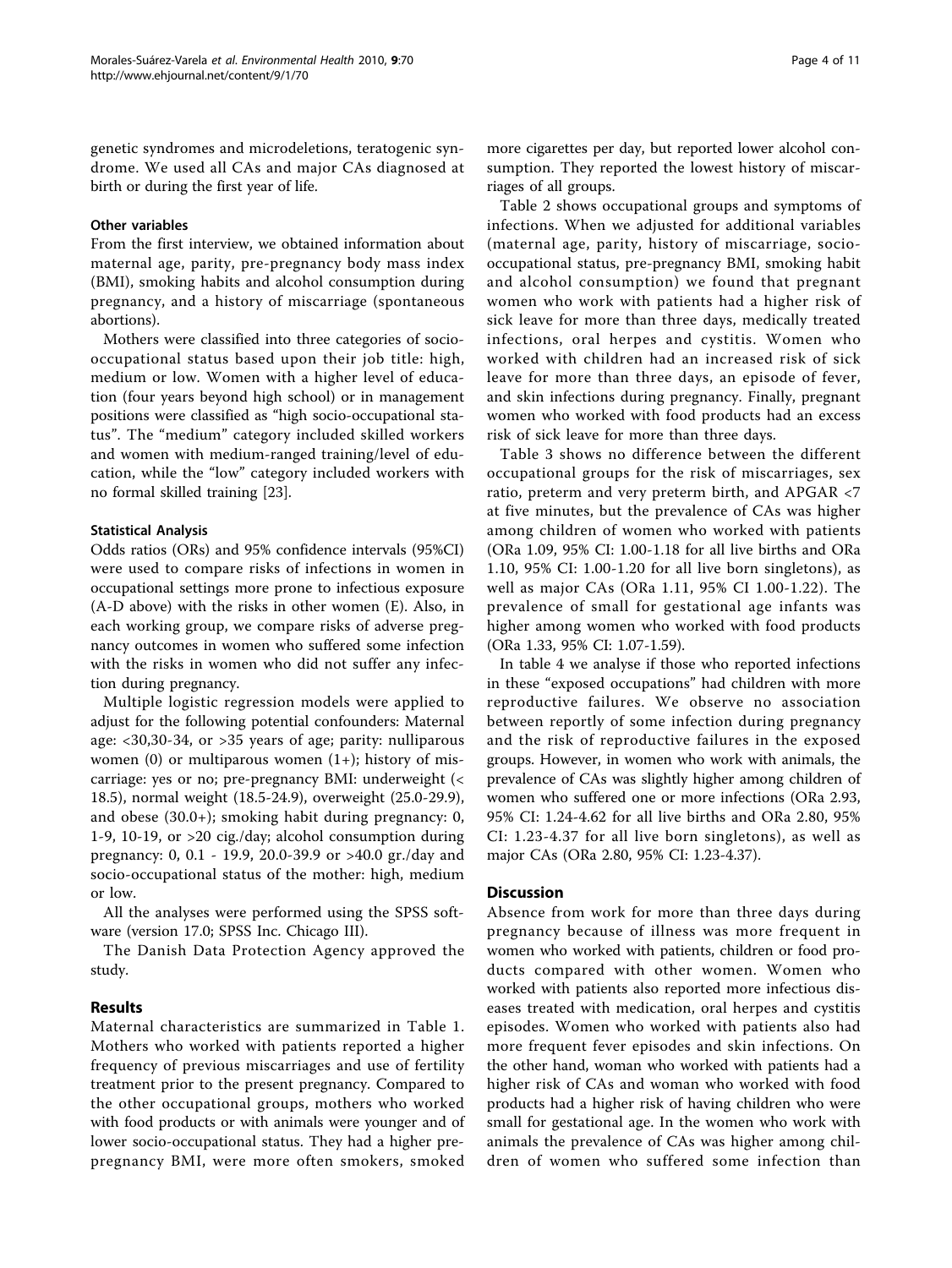# <span id="page-4-0"></span>Table 1 Characteristics of the study population

|                                                    |           | Work with<br>patients <sup>1</sup><br>$(N = 8699)$ |           | Work with<br>children <sup>2</sup><br>$(N = 9151)$ |     | Work with<br>food <sup>3</sup><br>$(N = 932)$ |                 | Work<br>with<br>animals <sup>4</sup><br>$(N = 287)$ |       | <b>Total exposed</b><br>workers<br>$(N = 19069)$ |       | Other<br>workers<br>$(N = 46308)$ |
|----------------------------------------------------|-----------|----------------------------------------------------|-----------|----------------------------------------------------|-----|-----------------------------------------------|-----------------|-----------------------------------------------------|-------|--------------------------------------------------|-------|-----------------------------------|
|                                                    | ${\sf N}$ | %                                                  | ${\sf N}$ | %                                                  | N   | %                                             | ${\sf N}$       | %                                                   | N     | %                                                | N     | %                                 |
| Maternal age, years                                |           |                                                    |           |                                                    |     |                                               |                 |                                                     |       |                                                  |       |                                   |
| $<$ 30                                             | 4166      | 48.7                                               | 4313      | 48.0                                               | 569 | 62.3                                          | 168             | 59.2                                                | 9216  | 49.2                                             | 19724 | 43.3                              |
| 30-34                                              | 3089      | 36.1                                               | 3340      | 37.2                                               | 246 | 26.9                                          | 84              | 29.6                                                | 6759  | 36.1                                             | 18425 | 40.5                              |
| $35+$                                              | 1294      | 15.1                                               | 1335      | 14.9                                               | 99  | 10.8                                          | 32              | 11.3                                                | 2760  | 14.7                                             | 7358  | 16.2                              |
| Total                                              | 8549      | 100.0                                              | 8988      | 100.0                                              | 914 | 100.0                                         | 284             | 100.0                                               | 18735 | 100.0                                            | 45507 | 100.0                             |
| Parity                                             |           |                                                    |           |                                                    |     |                                               |                 |                                                     |       |                                                  |       |                                   |
| 0                                                  | 3354      | 38.6                                               | 3465      | 37.9                                               | 332 | 35.7                                          | 98              | 34.1                                                | 7249  | 38.0                                             | 17701 | 38.2                              |
| $1+$                                               | 5342      | 61.4                                               | 5684      | 62.1                                               | 599 | 64.3                                          | 189             | 65.9                                                | 11814 | 62.0                                             | 28584 | 61.8                              |
| Total                                              | 8696      | 100.0                                              | 9149      | 100.0                                              | 931 | 100.0                                         | 287             | 100.0                                               | 19063 | 100.0                                            | 46285 | 100.0                             |
| Pre-pregnancy body mass index, kg/m <sup>2</sup>   |           |                                                    |           |                                                    |     |                                               |                 |                                                     |       |                                                  |       |                                   |
| Underweight (<18.5)                                | 75        | 0.9                                                | 61        | 0.7                                                | 9   | 1.1                                           | 9               | 0.1                                                 | 145   | 0.8                                              | 530   | 1.3                               |
| Normal weight (18.5-24.9)                          | 5183      | 64.7                                               | 4802      | 58.6                                               | 376 | 44.8                                          | 125             | 48.8                                                | 10486 | 60.6                                             | 26081 | 62.1                              |
| Overweight (25.0-29.9)                             | 1949      | 24.3                                               | 2272      | 27.7                                               | 279 | 33.2                                          | 78              | 30.5                                                | 4578  | 26.5                                             | 10997 | 26.2                              |
| Obese/very obese (30.0+)                           | 800       | 10.0                                               | 1064      | 13.0                                               | 176 | 21.0                                          | 53              | 20.7                                                | 2093  | 12.1                                             | 4381  | 10.4                              |
| Total                                              | 8007      | 100.0                                              | 8199      | 100.0                                              | 840 | 100.0                                         | 256             | 100.0                                               | 17302 | 100.0                                            | 41989 | 100.0                             |
| Smoking habit                                      |           |                                                    |           |                                                    |     |                                               |                 |                                                     |       |                                                  |       |                                   |
| No                                                 | 6608      | 76.0                                               | 6779      | 76.0                                               | 619 | 66.5                                          | 182             | 63.4                                                | 14188 | 74.4                                             | 34709 | 75.0                              |
| Yes                                                | 2086      | 24.0                                               | 2086      | 24.0                                               | 312 | 33.5                                          | 105             | 36.6                                                | 4872  | 25.6                                             | 11586 | 25.0                              |
| Total                                              | 8694      | 100.0                                              | 8694      | 100.0                                              | 931 | 100.0                                         | 287             | 100.0                                               | 19060 | 100.0                                            | 46295 | 100.0                             |
| Smoking habit, cig./day*                           |           |                                                    |           |                                                    |     |                                               |                 |                                                     |       |                                                  |       |                                   |
| $\overline{0}$                                     | 6627      | 76.2                                               | 6807      | 74.4                                               | 623 | 66.9                                          | 183             | 63.8                                                | 14240 | 74.7                                             | 34806 | 75.2                              |
| $1 - 9$                                            | 1193      | 13.7                                               | 1364      | 14.9                                               | 162 | 17.4                                          | 40              | 13.9                                                | 2759  | 14.5                                             | 6483  | 14.0                              |
| $10 - 19$                                          | 758       | 8.7                                                | 850       | 9.3                                                | 123 | 13.2                                          | 55              | 19.2                                                | 1786  | 9.4                                              | 4241  | 9.2                               |
| $20+$                                              | 116       | 1.3                                                | 127       | 1.4                                                | 23  | 2.5                                           | 9               | 3.1                                                 | 275   | 1.4                                              | 766   | 1.7                               |
| Total                                              | 8694      | 100.0                                              | 9148      | 100.0                                              | 931 | 100.0                                         | 287             | 100.0                                               | 19060 | 100.0                                            | 46296 | 100.0                             |
| Alcohol consumption, gr./week                      |           |                                                    |           |                                                    |     |                                               |                 |                                                     |       |                                                  |       |                                   |
| $\mathbf{0}$                                       | 6278      | 72.2                                               | 6788      | 74.2                                               | 748 | 80.3                                          | 232             | 80.8                                                | 14046 | 73.7                                             | 32222 | 69.6                              |
| $0.1 - 19.9$                                       | 149       | 1.7                                                | 157       | 1.7                                                | 5   | 0.5                                           | 3               | 1.0                                                 | 314   | 1.6                                              | 744   | 1.6                               |
| 20-39.9                                            | 1470      | 16.9                                               | 1412      | 15.4                                               | 124 | 13.3                                          | 32              | 11.1                                                | 3038  | 15.9                                             | 8473  | 18.3                              |
| $40+$                                              | 802       | 9.2                                                | 794       | 8.7                                                | 55  | 5.9                                           | 20              | 7.0                                                 | 1671  | 8.8                                              | 4869  | 10.5                              |
| Total                                              | 8699      | 100.0                                              | 9151      | 100.0                                              | 932 | 100.0                                         | 287             | 100.0                                               | 19069 | 100.0                                            | 46308 | 100.0                             |
| History of miscarriage <sup>+</sup>                |           |                                                    |           |                                                    |     |                                               |                 |                                                     |       |                                                  |       |                                   |
| No                                                 | 7142      | 82.2                                               | 7592      | 83.0                                               | 775 | 83.2                                          | 246             | 85.7                                                | 15755 | 82.7                                             | 38282 | 82.7                              |
| Yes                                                | 1550      | 17.8                                               | 1555      | 17.0                                               | 156 | 16.8                                          | 41              | 14.3                                                | 3302  | 17.3                                             | 7984  | 17.3                              |
| Total                                              | 8692      | 100.0                                              | 9147      | 100.0                                              | 931 | 100.0                                         | 287             | 100.0                                               | 19057 | 100.0                                            | 46266 | 100.0                             |
| Infertility treatment                              |           |                                                    |           |                                                    |     |                                               |                 |                                                     |       |                                                  |       |                                   |
| No                                                 | 8045      | 92.5                                               | 8565      | 93.6                                               | 876 | 94.0                                          |                 | 277 96.5                                            | 17763 | 93.2                                             | 42780 | 92.4                              |
| Yes                                                | 649       | 7.5                                                | 586       | 6.4                                                | 56  | 6.0                                           | 10 <sup>°</sup> | 3.5                                                 | 1301  | 6.8                                              | 3505  | 7.6                               |
| Total                                              | 8694      | 100.0                                              | 9151      | 100.0                                              | 932 | 100.0                                         | 287             | 100.0                                               | 19064 | 100.0                                            | 46285 | 100.0                             |
| Work at the time of the 1 <sup>st</sup> interview* |           |                                                    |           |                                                    |     |                                               |                 |                                                     |       |                                                  |       |                                   |
| No                                                 | 298       | 3.4                                                | 428       | 4.7                                                | 82  | 8.8                                           | 32              | 11.1                                                | 840   | 4.4                                              | 171   | 0.4                               |
| Yes                                                | 8400      | 96.6                                               | 8722      | 95.3                                               | 849 | 91.2                                          | 255             | 88.9                                                | 18226 | 95.6                                             | 41039 | 99.6                              |
| Total                                              | 8698      | 100.0                                              | 9150      | 100.0                                              | 931 | 100.0                                         | 287             | 100.0                                               | 19066 | 100.0                                            | 41210 | 100.0                             |
| Socio-occupational status                          |           |                                                    |           |                                                    |     |                                               |                 |                                                     |       |                                                  |       |                                   |
| High                                               | 6484      | 74.5                                               | 7386      | 80.7                                               | 213 | 22.9                                          | 49              | 17.1                                                | 14132 | 74.1                                             | 30294 | 65.5                              |
| Medium                                             | 2210      | 25.4                                               | 1762      | 19.3                                               | 719 | 77.1                                          |                 | 168 58.5                                            | 4859  | 25.5                                             | 14564 | 31.5                              |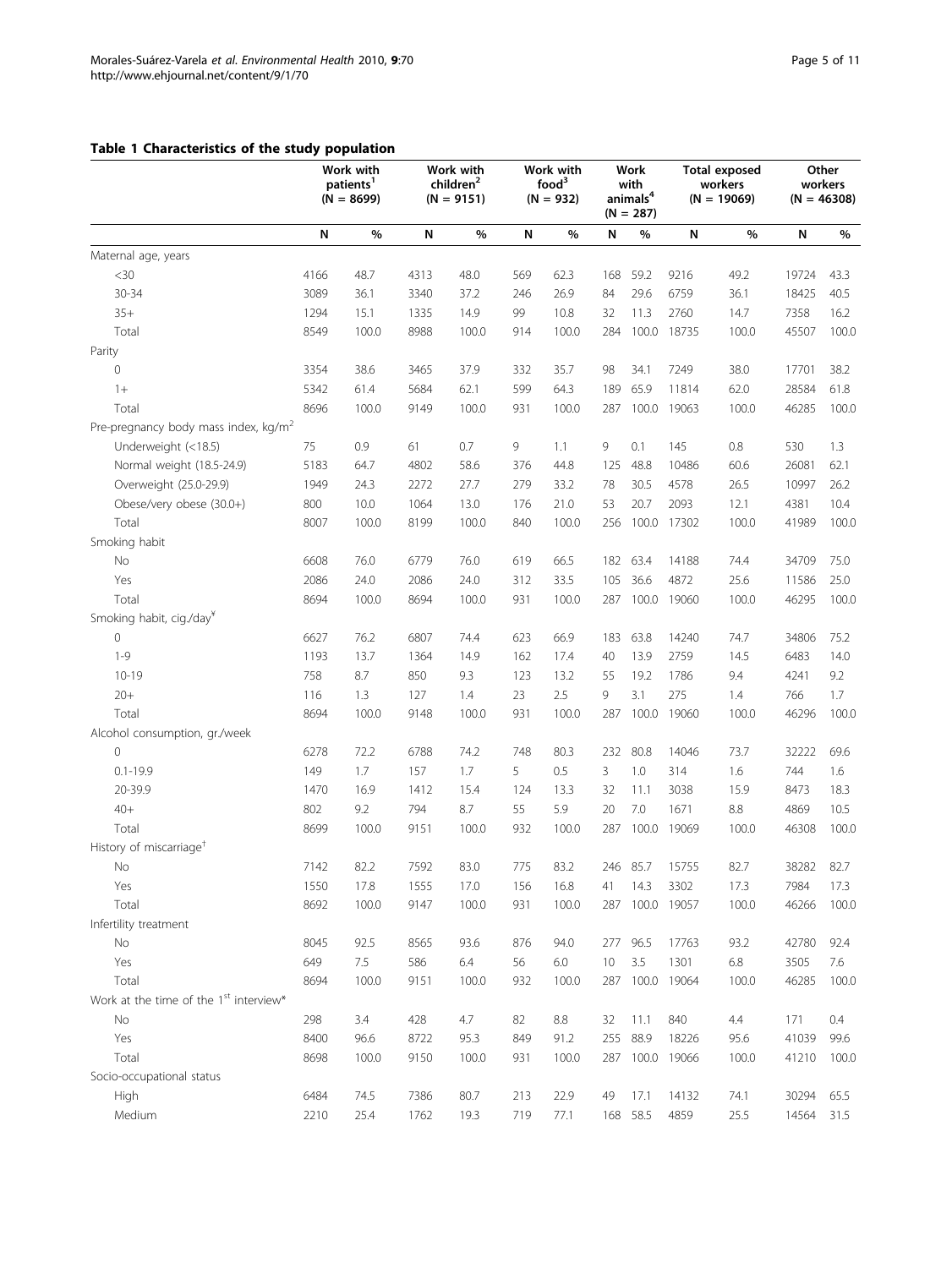|  |  | Table 1 Characteristics of the study population (Continued) |  |  |  |  |  |
|--|--|-------------------------------------------------------------|--|--|--|--|--|
|--|--|-------------------------------------------------------------|--|--|--|--|--|

| <b>LOW</b>          |      |       | _         | 0.    |     |       | 70  | 24.4  | 76    |       | 142 <sup>1</sup> | J.    |
|---------------------|------|-------|-----------|-------|-----|-------|-----|-------|-------|-------|------------------|-------|
| $T$ <sub>Otal</sub> | 8698 | 100.0 | 9150<br>◡ | 100.0 | 932 | 100.0 | 287 | 100.0 | 19067 | 100.0 | 46279            | 100.0 |

<sup>1</sup>Health care and laboratory workers in hospitals.

<sup>2</sup>Day care centres workers and school teacher.

<sup>3</sup>Kitchen assistant, waitress and butcher.

<sup>4</sup>Skiled farm worker, slaughter house worker.

¥ 1 cigarette = 1 cigarette equivalent, 1 cherrot = 2 cigarette equivalent, 1 cigar = 2 cigarette equivalent, 1 pipe = 1.5 cigarette equivalent.

† Among singletons.

\*First tree month of the pregnant.

among children of women who did not suffer any infection during pregnancy. In all the other working groups there was no association between the suffering of some infection during pregnancy and the risk of any other adverse pregnancy outcomes.

The higher risk of CAs we found in woman who worked with patients was previously been reported using data from the DNBC [[24](#page-9-0)]. On the other hand, it is known that many people employed in the health care sector are exposed to a wide variety of contagious diseases and the diversity of potentially infectious agents continues to increase [[25\]](#page-9-0). Health professionals however had a higher risk of cytomegalovirus as well as other herpes virus. Some studies show that maternal infected leukocytes cross the placental tissue and amniotic cells, which are swallowed by the foetus and may cause congenital infection [[26\]](#page-9-0) and harm the foetal central nervous system, eyes and liver [[27\]](#page-9-0). Cystitis has been reported to be the most common type of infections in pregnant woman [[28](#page-9-0)] not least in the group working with patients. This condition may be responsible for some of the adverse pregnancy outcomes among health care workers [\[29](#page-9-0)].

Other studies have shown that day care centre workers and school teachers in close contact with children are more often exposed to infections in the workplace [[30\]](#page-10-0). Infectious agents like Cytomegalovirus and Parvovirus B19 have been shown to frequently affect women who work with children [[31](#page-10-0)], but we did not find an excess risk of any adverse pregnancy outcome in this group.

In the group of women who work with animals, we did not find any indication of a high exposure to infections that affect humans than in the group of other workers. However, we found a higher prevalence of CAs among children of women who reported some infections during pregnancy.

In this large population-based cohort study, we collected information prospectively, had almost complete follow up on more than 83,000 pregnancies, and could carry our extensive confounder adjustment. The impact of the participation rate on the Danish National Birth Cohort was examined in a study among 49,751 women from the source population, including 15,373 participants in the cohort study. This study concludes that its results have been not biased by nonparticipation. These results are reassuring for studies based on the Danish cohort as the present study [[18\]](#page-9-0). However, our study also has weaknesses. Although we adjusted for a number of potential confounders, confounding of the results by other factors related to working with patients or with children is possible (i.e., ionising radiation [\[32\]](#page-10-0), magnetic fields [[33](#page-10-0)], chemical substances [[34\]](#page-10-0), shiftwork [[35](#page-10-0)] or physically demanding work [\[36](#page-10-0)]). A high level of sick leave during pregnancy has been reported in jobs with a high risk of infecting others [[37\]](#page-10-0). This may, however, just reflect a lower threshold for sick leaves if women work with other people.

The ad hoc classification of the job titles that we used in this study was not based on a formerly used Job exposure matrix, we used self-reported information about infections, and confounding by other diseases associated may also have had effect on development of CA. We acknowledge that some of the adjusted estimates for rare outcomes were based on small numbers, but the imprecision was reflected in the width of the corresponding 95% confidence intervals. Furthermore, some of the results may be due to chance based on multiple comparisons. Finally, we investigate the miscarriage only after the first interview, which was around 16 weeks of gestation. Exposure leading to early miscarriage or abortion thus cannot be identified in this study and the actual rate of adverse pregnancy outcomes such as CAs may be underestimated if the women had an induced abortion following a positive prenatal test of CA´s.

The purpose of the present study was to investigate I) whether fever or infections during pregnancy were more common in certain job groups, 2) whether the pregnant women having these jobs that entailed a high risk of infection were at increased risk pregnancy outcomes, and 3) whether in these occupational groups were association between the suffering of some infection during pregnancy and the risk of pregnancy outcomes. We did not find any strong indication of excess risk in these occupations. Nor did we find that woman in these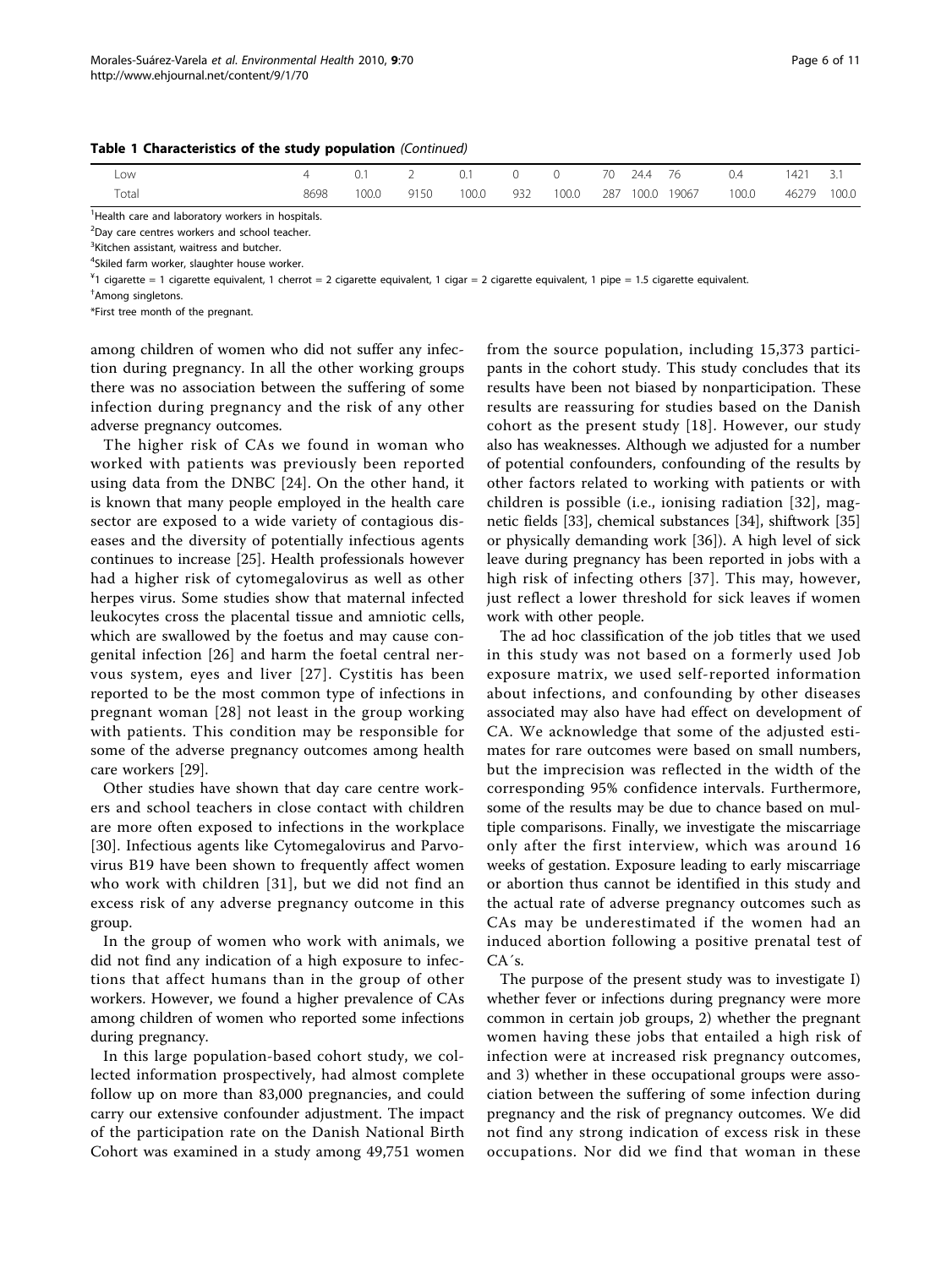| During the<br>pregnancy                               | Other<br>workers<br>$(N =$<br>46308) |           |                     |      | Work with patients <sup>1</sup><br>$(N = 8699)$ |                            |           |           | Work with children <sup>2</sup><br>$(N = 9151)$ |                            |     |          | Work with food <sup>3</sup><br>$(N = 932)$ |                            |              |         | Work with<br>animals <sup>4</sup><br>$(N = 287)$ |                            |
|-------------------------------------------------------|--------------------------------------|-----------|---------------------|------|-------------------------------------------------|----------------------------|-----------|-----------|-------------------------------------------------|----------------------------|-----|----------|--------------------------------------------|----------------------------|--------------|---------|--------------------------------------------------|----------------------------|
|                                                       | N                                    | %         | N                   | $\%$ | <b>ORc</b><br>(95%<br>CI)                       | ORa<br>(95%<br>CI)         | N         | %         | <b>ORc</b><br>(95%<br>CI)                       | <b>ORa</b><br>(95%<br>CI)  | N   | %        | ORc<br>(95%<br>CI)                         | <b>ORa</b><br>(95%<br>CI)  | N            | %       | <b>ORc</b><br>(95%<br>CI)                        | <b>ORa</b><br>(95%<br>CI)  |
| Sickness for more<br>leave than 3 days                |                                      |           | 9160 27.3 2347 38.7 |      | 1.68<br>$(1.58 -$<br>1.78)                      | 1.80<br>$(1.70 -$<br>1.90) | 2273 34.4 |           | 1.39<br>$(1.33 -$<br>1.47)                      | 1.47<br>$(1.38 -$<br>1.56) |     | 218 37.1 | 1.58<br>$(1.34 -$<br>1.82)                 | 1.43<br>$(1.20 -$<br>1.66) |              | 58 40.3 | 1.80<br>$(1.29 -$<br>2.31)                       | 1.10<br>$(0.80 -$<br>1.40) |
| Episodes of sickness<br>for more leave than 3<br>days |                                      |           |                     |      |                                                 |                            |           |           |                                                 |                            |     |          |                                            |                            |              |         |                                                  |                            |
| $1 - 4$                                               |                                      |           | 8808 26.3 2239 37.0 |      | 1.67<br>$(1.57 -$<br>1.77)                      | 1.79<br>$(1.68 -$<br>1.90) | 2165      | 32.8      | 1.38<br>$(1.30 -$<br>1.46)                      | 1.45<br>$(1.35 -$<br>1.55) | 207 | 35.3     | 1.55<br>$(1.30 -$<br>1.85)                 | 1.40<br>$(1.17 -$<br>1.63) | 58           | 40.3    | 1.86<br>$(1.34 -$<br>2.38)                       | 1.14<br>$(0.80 -$<br>1.48) |
| $5+$                                                  | 301                                  | 0.9       | 96                  | 1.6  | 2.09<br>$(1.66 -$<br>2.52)                      | 2.19<br>$(1.72 -$<br>2.80) | 95        | 1.4       | 1.77<br>$(1.40 -$<br>2.24)                      | 1.86<br>$(1.45 -$<br>2.27) | 11  | 1.9      | 2.41<br>$(1.31 -$<br>3.51)                 | 2.22<br>$(1.19 -$<br>3.25) | 0            |         |                                                  |                            |
| Any infection with<br>medication                      |                                      | 7379 17.3 | 1510 18.8           |      | 1.10<br>$(1.04 -$<br>1.16)                      | 1.09<br>$(1.02 -$<br>1.16) | 1563 18.6 |           | 1.09<br>$(1.03 -$<br>1.15)                      | 1.05<br>$(0.98 -$<br>1.12) | 139 | 16.4     | 0.93<br>$(0.78 -$<br>1.08)                 | 0.92<br>$(0.76 -$<br>1.08) | 46           | 18.2    | 1.06<br>$(0.77 -$<br>1.35)                       | 1.04<br>$(0.74 -$<br>1.44) |
| Fever                                                 |                                      |           | 9412 22.2 1904 23.8 |      | 1.34<br>$(0.97 -$<br>1.71)                      | 1.05<br>$(0.99 -$<br>1.11) | 2086 24.9 |           | 1.47<br>$(1.06 -$<br>1.88)                      | 1.10<br>$(1.04 -$<br>1.16) | 164 | 19.3     | 1.56<br>$(1.12 -$<br>2.00)                 | 0.90<br>$(0.74 -$<br>1.06) |              | 44 17.5 | 1.12<br>$(0.78 -$<br>1.46)                       | 0.82<br>$(0.59 -$<br>1.05) |
| Episodes of fever                                     |                                      |           |                     |      |                                                 |                            |           |           |                                                 |                            |     |          |                                            |                            |              |         |                                                  |                            |
| $1 - 2$                                               |                                      | 5124 12.1 | 1006                | 12.6 | 1.04<br>$(0.96 -$<br>1.12)                      | 1.01<br>$(0.92 -$<br>1.10) | 1051 12.6 |           | 1.04<br>$(0.96 -$<br>1.12)                      | 0.99<br>$(0.91 -$<br>1.07) | 87  | 10.3     | 0.83<br>$(0.66 -$<br>1.00)                 | 0.85<br>$(0.68 -$<br>1.05) |              | 27 10.8 | 0.87<br>$(0.58 -$<br>1.16)                       | 0.91<br>$(0.60 -$<br>1.22) |
| $3+$                                                  | 121                                  | 0.3       | 18                  | 0.2  | 0.80<br>$(0.48 -$<br>1.12)                      | 1.02<br>$(0.94 -$<br>1.10) | 18        | 0.2       | 0.76<br>$(0.46 -$<br>1.06)                      | 0.99<br>$(0.91 -$<br>1.07) | 3   | 0.4      | 1.21<br>$(0.40 -$<br>2.02)                 | 0.85<br>$(0.68 -$<br>1.02) | $\mathbf 0$  |         |                                                  |                            |
| Diarrhoea                                             |                                      | 7140 16.8 | 1237 15.4           |      | 0.90<br>$(0.84 -$<br>0.96)                      | 0.90<br>(0.86-<br>0.94)    |           | 1362 16.2 | 0.96<br>$(0.90 -$<br>1.02)                      | 0.91<br>$(0.85 -$<br>0.97) |     | 124 14.6 | 0.85<br>$(0.70 -$<br>1.00)                 | 0.85<br>$(0.70 -$<br>1.00) |              | 41 16.2 | 0.95<br>$(0.68 -$<br>1.22)                       | 0.86<br>$(0.60 -$<br>1.12) |
| Episodes of diarrhoea                                 |                                      |           |                     |      |                                                 |                            |           |           |                                                 |                            |     |          |                                            |                            |              |         |                                                  |                            |
| $1 - 4$                                               | 2284                                 | 5.4       | 478                 | 5.9  | 1.12<br>$(1.00 -$<br>1.24)                      | 1.13<br>$(0.99 -$<br>1.27) | 480       | 5.7       | 1.07<br>$(0.96 -$<br>1.18)                      | 1.09<br>$(0.97 -$<br>1.21) | 47  | 5.5      | 1.04<br>$(0.77 -$<br>1.31)                 | 0.88<br>$(0.65 -$<br>1.11) | 21           | 8.3     | 1.61<br>$(1.04 -$<br>2.18)                       | 1.00<br>$(0.61 -$<br>1.39) |
| $5+$                                                  | 1214                                 | 2.8       | 243                 | 3.0  | 1.07<br>$(0.93 -$<br>1.21)                      | 1.09<br>$(0.94 -$<br>1.24) | 247       | 2.9       | 1.03<br>$(0.87 -$<br>1.19)                      | 1.01<br>$(0.85 -$<br>1.17) | 31  | 3.6      | 1.29<br>$(0.90 -$<br>1.68)                 | 1.26<br>$(0.87 -$<br>1.65) | 10           | 4.0     | 1.45<br>$(0.77 -$<br>2.13)                       | 1.04<br>$(0.52 -$<br>1.56) |
| Cold sore or herpes of 5184 12.2 1116 13.9<br>lip     |                                      |           |                     |      | 1.16<br>$(1.09 -$<br>1.23)                      | 1.19<br>$(1.10 -$<br>1.28) | 1069      | 12.7      | 1.05<br>$(0.98 -$<br>1.12)                      | 1.05<br>$(0.97 -$<br>1.13) |     | 116 13.6 | 1.14<br>$(0.93 -$<br>1.35)                 | 1.15<br>$(0.93 -$<br>1.37) |              | 32 12.6 | 1.05<br>$(0.72 -$<br>1.38)                       | 0.98<br>$(0.66 -$<br>1.30) |
| Cold sore or herpes of 659 1.5<br>genital             |                                      |           | 109                 | 1.4  | 0.88<br>$(0.71 -$<br>1.05)                      | 0.84<br>$(0.63 -$<br>1.05) | 140       | 1.7       | 1.08<br>$(0.87 -$<br>1.29)                      | 1.05<br>$(0.82 -$<br>1.28) | 13  | 1.5      | 0.99<br>$(0.57 -$<br>1.41)                 | 1.33<br>$(0.74 -$<br>1.92) | 2            | 0.8     | 0.50<br>$(0.01 -$<br>1.00)                       | 0.82<br>$(0.20 -$<br>1.44) |
| Cystitis                                              |                                      |           | 4555 10.7 977       | 12.2 | 1.16<br>$(1.08 -$<br>1.24)                      | 1.16<br>$(1.10 -$<br>1.26) | 903       | 10.8      | 1.01<br>$(0.92 -$<br>1.10)                      | 1.00<br>$(0.90 -$<br>1.10) | 85  | 10.0     | 0.92<br>$(0.73 -$<br>1.11)                 | 0.78<br>$(0.46 -$<br>1.10) | 23           | 9.1     | 0.83<br>$(0.54 -$<br>1.12)                       | 0.73<br>$(0.31 -$<br>1.15) |
| Skin infection                                        | 293                                  | 0.7       | 56                  | 0.7  | 1.01<br>$(0.67 -$<br>1.35)                      | 0.99<br>$(0.65 -$<br>1.33) | 85        | 1.0       | 1.47<br>$(1.15 -$<br>1.79)                      | 1.50<br>$(1.16 -$<br>1.84) | 6   | 0.7      | 1.02<br>$(0.45 -$<br>1.59)                 | 1.10<br>$(0.48 -$<br>1.72) | $\mathbf{1}$ | 0.4     | 0.60<br>$(0.08 -$<br>1.12)                       | 0.56<br>$(0.08 -$<br>1.04) |

# <span id="page-6-0"></span>Table 2 Crude and adjusted odds ratios (OR) for infections, symptoms and absence from work due to sickness according to occupation

 $\frac{1}{1}$  chemist's assistants, physiotherapists, dental nurses, laboratory technicians, doctors, auxiliary nurses and nurses.

<sup>2</sup> child-minders, specialist teachers, teachers of common school, upper secondary school teachers, care assistant, educationalists and educationalist assistants.

<sup>3</sup>Kitchen assistant, waitress and butcher.

<sup>4</sup>Skiled farm worker, slaughter house worker.

ORc, crude Odds Ratio.

ORa, adjusted Odds Ratio for maternal age, parity, history of miscarriage, socio-occupational status, pre-pregnancy body mass index, smoking habit and alcohol consumption.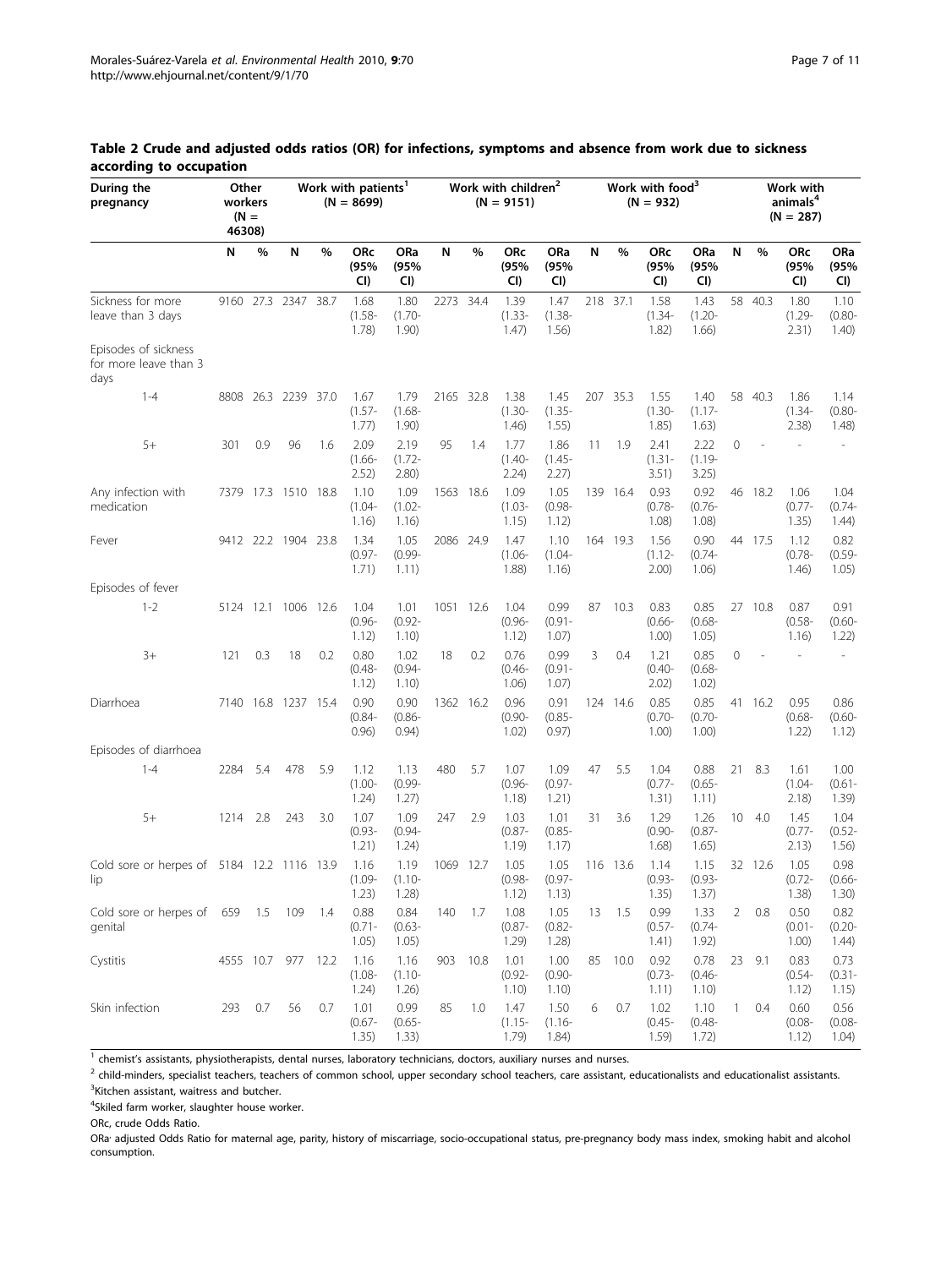|                                                     | Other<br>workers<br>$(N = 46308)$ |     |         | Work with patients <sup>1</sup><br>$(N = 8699)$ |                         |                         |             |       | Work with children <sup>2</sup><br>$(N = 9151)$ |                         |    |             | Work with food <sup>3</sup><br>$(N = 932)$ |                         |                |        | Work with animals <sup>4</sup><br>$(N = 287)$ |                         | <b>Total exposed</b><br>$(N = 19069)$ |          |                         |                         |
|-----------------------------------------------------|-----------------------------------|-----|---------|-------------------------------------------------|-------------------------|-------------------------|-------------|-------|-------------------------------------------------|-------------------------|----|-------------|--------------------------------------------|-------------------------|----------------|--------|-----------------------------------------------|-------------------------|---------------------------------------|----------|-------------------------|-------------------------|
|                                                     | N                                 | %   | N       | %                                               | <b>ORc</b><br>(IC 95%)  | ORa<br>(IC 95%)         | N           | $\%$  | <b>ORc</b><br>(IC 95%)                          | <b>ORa</b><br>(IC 95%)  | N  | $\%$        | <b>ORc</b><br>(IC 95%)                     | <b>ORa</b><br>(IC 95%)  | N              | %      | <b>ORc</b><br>(IC 95%)                        | ORa<br>(IC 95%)         | N                                     | %        | <b>ORc</b><br>(IC 95%)  | <b>ORa</b><br>(IC 95%)  |
| Miscarriage                                         | 427                               | 0.9 | 86      | 1.0                                             | 1.07<br>$(0.85 - 1.29)$ | 1.25<br>$(0.79 - 1.71)$ | 87          | 1.0   | 1.03<br>$(0.81 - 1.15)$                         | 0.93<br>$(0.57 - 1.25)$ |    | $11 \t 1.2$ | 1.28<br>$(0.70 - 1.86)$                    | 1.15<br>$(0.36 - 1.94)$ | 1              | 0.3    | 0.37<br>$(0.01 - 1.00)$                       | $\sim$                  |                                       | 185 1.0  | 1.05<br>$(0.90 - 1.20)$ | 1.04<br>$(0.74 - 1.34)$ |
| <b>tMultiple</b><br>births                          | 1050                              | 2.3 | 210     | 2.5                                             | 1.07<br>$(0.92 - 1.22)$ | 1.07<br>$(0.92 - 1.22)$ | 170         | 1.9   | 0.82<br>$(0.69 - 0.95)$                         | 0.82<br>$(0.69 - 0.95)$ | 16 | 1.7         | 0.75<br>$(0.46 - 1.04)$                    | 0.76<br>$(0.45 - 1.07)$ | $\overline{2}$ | 0.7    | 0.30<br>$(0.08 - 1.20)$                       | 0.30<br>$(0.07 - 1.20)$ | 398                                   | 2.1      | 0.92<br>$(0.82 - 1.02)$ | 0.92<br>$(0.81 - 1.03)$ |
| <sup>+</sup> Male<br>infant                         | 22740                             |     | 51.2    |                                                 | 4298                    | 51.5                    |             | 1.01  | $(0.97 - 1.05)$                                 | 1.01<br>$(0.97 - 1.05)$ |    |             | 4517                                       | 51.2                    |                |        | $1.00$ $(0.96-1.04)$                          | 1.01<br>$(0.95 - 1.07)$ |                                       | 441 49.1 | 0.92<br>$(0.81 - 1.03)$ | 0.92<br>$(0.80 - 1.04)$ |
| 142                                                 | 50.4                              |     | 0.97    |                                                 | $(0.77 - 1.17)$         | 1.02<br>$(0.80 - 1.20)$ |             |       | 9398                                            | 51.3                    |    | 1.01        | $(0.97 - 1.05)$                            | 1.01<br>$(0.97 - 1.05)$ |                |        |                                               |                         |                                       |          |                         |                         |
| <sup>+</sup> Preterm<br>birth                       | 2297                              | 5.2 | 420     | 5.0                                             | 0.97<br>$(0.87 - 1.07)$ | 1.00<br>$(0.90 - 1.10)$ | 446         | 5.1   | 0.98<br>$(0.88 - 1.08)$                         | 0.99<br>$(0.89 - 1.09)$ | 55 | 6.1         | 1.20<br>$(0.91 - 1.49)$                    | 1.11<br>$(0.83 - 1.39)$ | 15             | 5.3    | 1.02<br>$(0.60 - 1.40)$                       | 0.98<br>$(0.58 - 1.38)$ | 936 5.1                               |          | 0.99<br>$(0.91 - 1.07)$ | 1.01<br>$(0.92 - 1.09)$ |
| <sup>+</sup> Very<br>preterm<br>birth               | 292                               | 0.7 | 37      | 0.4                                             | 0.70<br>$(0.48 - 0.92)$ | 0.54<br>$(0.01 - 1.07)$ | 60          | 0.7   | 1.03<br>$(0.78 - 1.18)$                         | 0.94<br>$(0.45 - 1.33)$ | 8  | 0.9         | 1.36<br>$(0.67 - 2.05)$                    | 0.90<br>$(0.12 - 1.68)$ | 3              | 1.1    | 1.62<br>$(0.51 - 2.73)$                       | 1.23<br>$(0.39 - 2.07)$ | 108                                   | 0.6      | 0.90<br>$(0.72 - 1.08)$ | 0.99<br>$(0.78 - 1.10)$ |
| <sup>+</sup> Small-for-<br>qestational<br>age       | 4231                              | 9.6 | 769     | 9.8                                             | 0.96<br>$(0.89 - 1.03)$ | 1.01<br>$(0.93 - 1.09)$ | 787         | 9.0   | 0.93<br>$(0.86 - 1.00)$                         | 1.02<br>$(0.93 - 1.11)$ |    | 110         | 12.3                                       | 1.32<br>$(1.09 - 1.55)$ |                |        | 1.33 (1.07-1.59)                              | 24                      | 8.5                                   | 0.88     | $(0.58 - 1.18)$         | 0.84<br>$(0.55 - 1.13)$ |
| 1690                                                | 9.3                               |     | 0.97    |                                                 | $(0.91 - 1.03)$         | 1.03<br>$(0.97 - 1.09)$ |             |       |                                                 |                         |    |             |                                            |                         |                |        |                                               |                         |                                       |          |                         |                         |
| Apgar $<$ 7<br>at 5 min                             | 632                               | 1.4 | 109     | 1.3                                             | 0.92<br>$(0.75 - 1.09)$ | 0.94<br>$(0.76 - 1.12)$ | $117 - 1.3$ |       | 0.93<br>$(0.77 - 1.09)$                         | 0.97<br>$(0.80 - 1.14)$ |    | $10 - 1.1$  | 0.78<br>$(0.42 - 1.14)$                    | 0.70<br>$(0.36 - 1.04)$ | 3              | 1.1    | 0.76<br>$(0.24 - 1.28)$                       | 0.73<br>$(0.23 - 1.23)$ | 239                                   | 1.2      | 0.92<br>$(0.80 - 1.04)$ | 0.94<br>$(0.80 - 1.08)$ |
| tAll<br>congenital<br>anomalies                     | 2262                              | 4.9 | 455     | 5.2                                             | 1.08<br>$(0.97 - 1.19)$ | 1.09<br>$(1.00 - 1.18)$ | 427 4.7     |       | 0.95<br>$(0.86 - 1.04)$                         | 0.98<br>$(0.88 - 1.08)$ |    | 47 5.0      | 1.04<br>$(0.77 - 1.31)$                    | 1.08<br>$(0.80 - 1.36)$ |                | 11 3.8 | 0.77<br>$(0.42 - 1.12)$                       | 0.65<br>$(0.30 - 1.00)$ |                                       | 940 4.9  | 1.01<br>$(0.94 - 1.08)$ | 1.03<br>$(0.95 - 1.11)$ |
| $t^{\dagger}$ All<br>congenital<br>anomalies        | 2158                              | 4.8 | 437     | 5.2                                             | 1.08<br>$(0.99 - 1.17)$ | 1.10<br>$(1.00 - 1.20)$ | 417         | 4.7   | 0.97<br>$(0.87 - 1.07)$                         | 1.00<br>$(0.89 - 1.11)$ | 45 | 5.0         | 1.03<br>$(0.76 - 1.30)$                    | 1.08<br>$(0.79 - 1.37)$ | 11             | 3.8    | 0.79<br>$(0.43 - 1.15)$                       | 0.68<br>$(0.35 - 1.01)$ |                                       | 910 5.0  | 1.03<br>$(0.95 - 1.11)$ | 1.04<br>$(0.96 - 1.12)$ |
| <sup>+</sup> ¶"Major"<br>congenital<br>anomalies    | 1839                              | 4.1 | 374 4.5 |                                                 | 1.09<br>$(0.97 - 1.21)$ | 1.11<br>$(1.00 - 1.22)$ | 337         | - 3.8 | 0.92<br>$(0.82 - 1.02)$                         | 0.95<br>$(0.84 - 1.06)$ | 37 | 4.1         | 1.00<br>$(0.71 - 1.29)$                    | 1.04<br>$(0.74 - 1.34)$ | 11             | 3.8    | 0.94<br>$(0.51 - 1.37)$                       | 0.79<br>$(0.40 - 1.18)$ | 759                                   | $-4.1$   | 1.01<br>$(0.92 - 1.10)$ | 1.03<br>$(0.94 - 1.12)$ |
| <b>Multiple</b><br>major<br>congenital<br>anomalies | 455                               | 1.0 | 89      | 1.0                                             | 1.04<br>$(0.83 - 1.25)$ | 1.09<br>$(0.85 - 1.33)$ | 81          | 0.9   | 0.90<br>$(0.71 - 1.09)$                         | 1.00<br>$(0.77 - 1.23)$ |    | $11 \t 1.2$ | 1.20<br>$(0.66 - 1.74)$                    | 1.28<br>$(0.70 - 1.86)$ | 4              | 1.4    | 1.42<br>$(0.60 - 2.24)$                       | 1.34<br>$(0.49 - 2.19)$ | 185                                   | 1.0      | 0.99<br>$(0.83 - 1.15)$ | 1.06<br>$(0.90 - 1.22)$ |

<span id="page-7-0"></span>Table 3 Crude and adjusted odds ratios (OR) for reproductive failures according to occupation

<sup>1</sup>Chemist's assistants, physiotherapists, dental nurses, laboratory technicians, doctors, auxiliary nurses and nurses.

<sup>2</sup>Child-minders, specialist teachers, teachers of common school, upper secondary school teachers, care assistant, educationalists and educationalist assistants.

<sup>3</sup>Kitchen assistant and butcher.

<sup>4</sup>Skiled farm worker, slaughter house worker.

¥ Adjusted for maternal age, parity, history of miscarriage, socio-occupational status, pre-pregnancy body mass index, smoking habit and alcohol consumption (as well as for sex of child for preterm and very preterm birth).

ŧAmong live births.

† Among singletons.

¶EUROCAT Classification.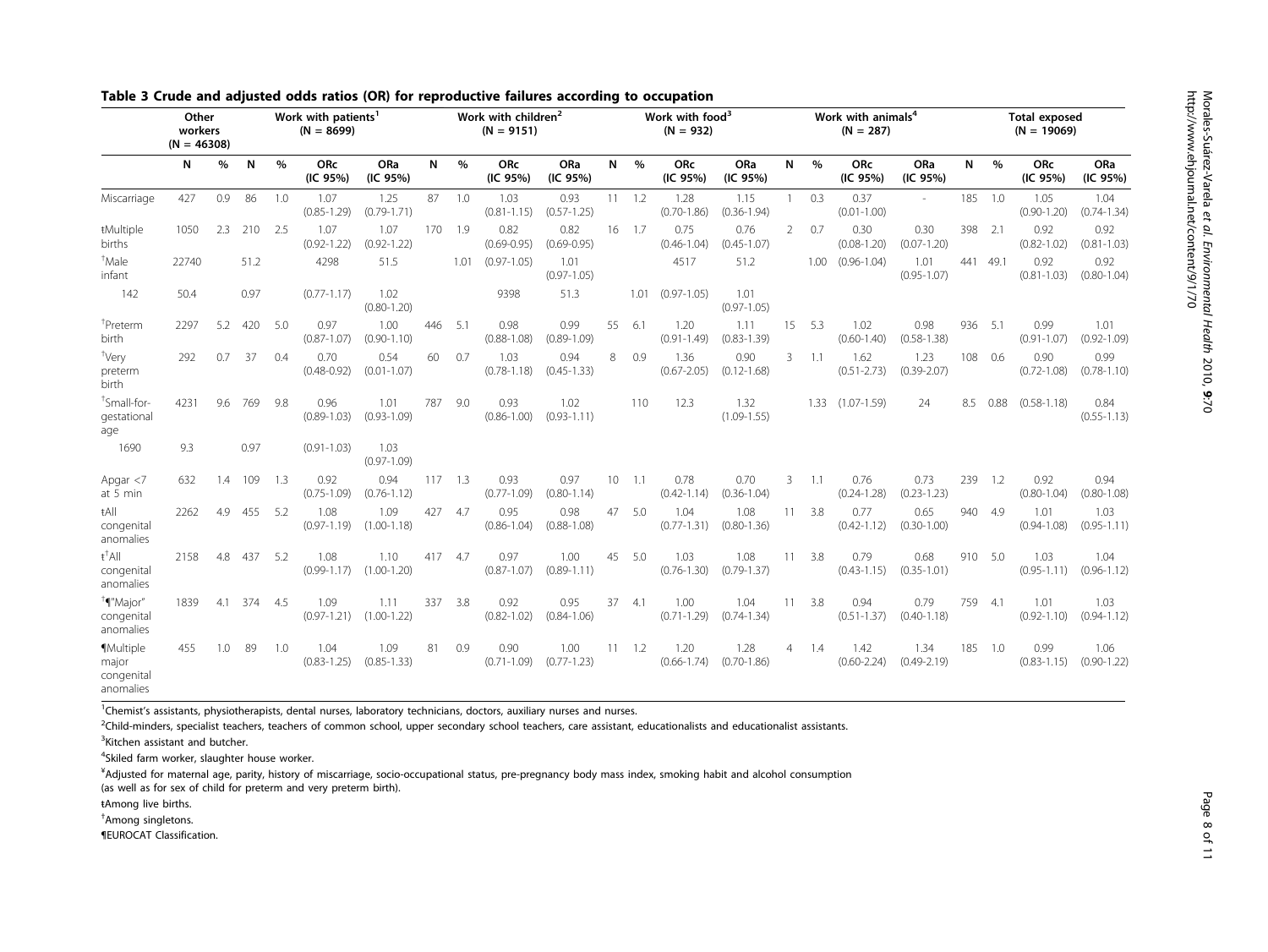|           | Miscarriage*               |                            |                            | Preterm birth               |                            | Very preterm<br>birth      |                            | Small for<br>gestational age |                            | Apgar <7 at 5<br>min        | All congenital<br>(among live<br>births) | anomalies                  | All congenital<br>anomalies<br>singletons) | (among live                | Major congenital<br>anomalies<br>(among live<br>singletons) |                            |                            | Multiple major<br>congenital<br>anomalies |
|-----------|----------------------------|----------------------------|----------------------------|-----------------------------|----------------------------|----------------------------|----------------------------|------------------------------|----------------------------|-----------------------------|------------------------------------------|----------------------------|--------------------------------------------|----------------------------|-------------------------------------------------------------|----------------------------|----------------------------|-------------------------------------------|
|           | ORc<br>(IC95%)             | $ORa^*$<br>(IC95%)         | <b>ORc</b><br>(IC95%)      | ORa <sup>¥</sup><br>(IC95%) | <b>ORc</b><br>(IC95%)      | $ORa^*$<br>(IC95%)         | <b>ORc</b><br>(IC95%)      | $ORa^*$<br>(IC95%)           | <b>ORc</b><br>(IC95%)      | ORa <sup>¥</sup><br>(IC95%) | <b>ORc</b><br>(IC95%)                    | $ORa^*$<br>(IC95%)         | <b>ORc</b><br>(IC95%)                      | $ORa^*$<br>(IC95%)         | <b>ORc</b><br>(IC95%)                                       | <b>ORa</b><br>(IC95%)      | <b>ORc</b><br>(IC95%)      | $ORa^*$<br>(IC95%)                        |
|           |                            |                            |                            |                             |                            |                            |                            |                              | Work with patients         |                             |                                          |                            |                                            |                            |                                                             |                            |                            |                                           |
| Infection |                            |                            |                            |                             |                            |                            |                            |                              |                            |                             |                                          |                            |                                            |                            |                                                             |                            |                            |                                           |
| No        | $1$ (ref.)                 | $1$ (ref.)                 | $1$ (ref.)                 | $1$ (ref.)                  | $1$ (ref.)                 | $1$ (ref.)                 | $1$ (ref.)                 | $1$ (ref.)                   | $1$ (ref.)                 | $1$ (ref.)                  | $1$ (ref.)                               | $1$ (ref.)                 | $1$ (ref.)                                 | $1$ (ref.)                 | $1$ (ref.)                                                  | $1$ (ref.)                 | $1$ (ref.)                 | $1$ (ref.)                                |
| Yes       | 1.29<br>$(0.60 -$<br>1.98  | 0.35<br>$(0.01 -$<br>1.00) | 1.15<br>$(0.92 -$<br>1.38) | 1.17<br>$(0.93 -$<br>1.41)  | 1.17<br>$(0.46 -$<br>1.88) | 1.03<br>$(0.40 -$<br>1,66  | 1.04<br>$(0.89 -$<br>1.19  | 1.06<br>$(0.90 -$<br>1.22)   | 0.92<br>$(0.60 -$<br>1.24) | 0.99(0.64-<br>1.46)         | $0.98(0.80 -$<br>1.16)                   | 1.03<br>$(0.84 -$<br>1.23) | $0.99(0.80 -$<br>1.18                      | 1.04<br>$(0.84 -$<br>1.24) | 1.01(0.81<br>1.21)                                          | 1.07<br>$(0.85 -$<br>1.29  | 1.16<br>$(0.73 -$<br>1.59) | 1.29<br>$(0.80 -$<br>1.78)                |
|           |                            |                            |                            |                             |                            |                            |                            |                              | Work with children         |                             |                                          |                            |                                            |                            |                                                             |                            |                            |                                           |
| Infection |                            |                            |                            |                             |                            |                            |                            |                              |                            |                             |                                          |                            |                                            |                            |                                                             |                            |                            |                                           |
| No        | $1$ (ref.)                 | $1$ (ref.)                 | $1$ (ref.)                 | $1$ (ref.)                  | $1$ (ref.)                 | $1$ (ref.)                 | $1$ (ref.)                 | $1$ (ref.)                   | $1$ (ref.)                 | $1$ (ref.)                  | $1$ (ref.)                               | $1$ (ref.)                 | $1$ (ref.)                                 | $1$ (ref.)                 | $1$ (ref.)                                                  | $1$ (ref.)                 | $1$ (ref.)                 | $1$ (ref.)                                |
| Yes       | 1.53<br>$(0.74 -$<br>2.32) | 1.49<br>$(0.34 -$<br>2.64) | 0.95<br>$(0.77 -$<br>1.13) | 0.92<br>$(0.73 -$<br>1.11)  | 0.86<br>$(0.38 -$<br>1.34) | 0.72<br>$(0.30 -$<br>1.14) | 1.04<br>$(0.89 -$<br>1.19  | 1.00<br>$(0.84 -$<br>1.16    | 0.92<br>$(0.62 -$<br>1.22  | $0.95(0.63 -$<br>1.27)      | $0.94(0.76 -$<br>1.12)                   | 0.95<br>$(0.76 -$<br>1.14) | $0.93(0.75 -$<br>1.11)                     | 0.94<br>$(0.75 -$<br>1.13) | 0.99(0.78<br>$1.20$ )                                       | 1.00<br>$(0.78 -$<br>1.22) | 1.09<br>$(0.67 -$<br>1.47) | 1.12<br>$(0.68 -$<br>1.56)                |
|           |                            |                            |                            |                             |                            |                            |                            |                              | Work with food             |                             |                                          |                            |                                            |                            |                                                             |                            |                            |                                           |
| Infection |                            |                            |                            |                             |                            |                            |                            |                              |                            |                             |                                          |                            |                                            |                            |                                                             |                            |                            |                                           |
| No        | $1$ (ref.)                 | $1$ (ref.)                 | $1$ (ref.)                 | $1$ (ref.)                  | $1$ (ref.)                 | $1$ (ref.)                 | $1$ (ref.)                 | $1$ (ref.)                   | $1$ (ref.)                 | $1$ (ref.)                  | $1$ (ref.)                               | $1$ (ref.)                 | $1$ (ref.)                                 | $1$ (ref.)                 | $1$ (ref.)                                                  | $1$ (ref.)                 | $1$ (ref.)                 | $1$ (ref.)                                |
| Yes       | 1.19<br>$(0.20 -$<br>2.18  | $\overline{\phantom{a}}$   | 0.86<br>$(0.46 -$<br>1,26  | 0.84<br>$(0.43 -$<br>1.25)  | 1.05<br>$(0.07 -$<br>2.03) | 0.86<br>$(0.03 -$<br>1.69  | 1.35<br>$(0.87 -$<br>1.83) | 1.30<br>$(0.81 -$<br>1.79    | 0.79<br>$(0.18 -$<br>1.40  | $1.17(0.22 -$<br>2.12)      | $1.01(0.55 -$<br>1.47)                   | 1.04<br>$(0.55 -$<br>1.53) | 1.06(0.57-<br>1.55)                        | 1.11<br>$(0.57 -$<br>1.65) | 1.35(0.68-<br>2.02)                                         | 1.43<br>$(0.69 -$<br>2.17) | 1.27<br>$(0.39 -$<br>2.15) | 1.18<br>$(0.34 -$<br>2.02)                |
|           |                            |                            |                            |                             |                            |                            |                            |                              | Work with animals          |                             |                                          |                            |                                            |                            |                                                             |                            |                            |                                           |
| Infection |                            |                            |                            |                             |                            |                            |                            |                              |                            |                             |                                          |                            |                                            |                            |                                                             |                            |                            |                                           |
| No        | $1$ (ref.)                 | $1$ (ref.)                 | $1$ (ref.)                 | $1$ (ref.)                  | $1$ (ref.)                 | $1$ (ref.)                 | $1$ (ref.)                 | $1$ (ref.)                   | $1$ (ref.)                 | $1$ (ref.)                  | $1$ (ref.)                               | $1$ (ref.)                 | $1$ (ref.)                                 | $1$ (ref.)                 | $1$ (ref.)                                                  | $1$ (ref.)                 | $1$ (ref.)                 | $1$ (ref.)                                |
| Yes       |                            |                            | 0.88<br>$(0.23 -$<br>1.53) | 1.50<br>$(0.31 -$<br>2.69   |                            |                            | 0.87<br>$(0.33 -$<br>1.41) | 1.27<br>$(0.41 -$<br>2.13)   | 1.36<br>$(0.17 -$<br>2.55  | 5.76(0.96-<br>10.12         | $9.31(1.15 -$<br>17.47)                  | 2.93<br>$(1.24 -$<br>4.62) | $9.41(1.16 -$<br>17.66)                    | 2.80<br>$(1.23 -$<br>4.37  | $9.41(1.16 -$<br>17.66)                                     | 2.80<br>$(1.23 -$<br>4.37) | 3.34<br>$(0.34 -$<br>6.68  | 0.24<br>$(0.01 -$<br>1.00)                |
|           |                            |                            |                            |                             |                            |                            |                            |                              | All exposed groups         |                             |                                          |                            |                                            |                            |                                                             |                            |                            |                                           |
| Infection |                            |                            |                            |                             |                            |                            |                            |                              |                            |                             |                                          |                            |                                            |                            |                                                             |                            |                            |                                           |
| No        | $1$ (ref.)                 | $1$ (ref.)                 | $1$ (ref.)                 | $1$ (ref.)                  | $1$ (ref.)                 | $1$ (ref.)                 | $1$ (ref.)                 | $1$ (ref.)                   | $1$ (ref.)                 | $1$ (ref.)                  | $1$ (ref.)                               | $1$ (ref.)                 | $1$ (ref.)                                 | $1$ (ref.)                 | $1$ (ref.)                                                  | $1$ (ref.)                 | $1$ (ref.)                 | $1$ (ref.)                                |
| Yes       | 1.34<br>$(0.54 -$<br>2.24  | 0.92<br>$(0.32 -$<br>1.52) | 1.03<br>$(0.89 -$<br>1.17) | 1.02<br>$(0.88 -$<br>1.14)  | 0.99<br>$(0.54 -$<br>1.44) | 0.86<br>$(0.46 -$<br>1.26  | 1.05<br>$(0.95 -$<br>1.15) | 1.04<br>$(0.93 -$<br>1.13)   | 0.94<br>$(0.71 -$<br>1.17  | 1.00(0.75-<br>1.25)         | $0.99(0.86 -$<br>1.12)                   | 1.01<br>$(0.87 -$<br>1.15) | $0.99(0.85 -$<br>1.15)                     | 1.01<br>$(0.87 -$<br>1.15) | 1.04(0.89-<br>1.17)                                         | 1.08<br>$(0.92 -$<br>1.24) | 1.16<br>$(0.85 -$<br>1.47  | 1.23<br>$(0.89 -$<br>1.57                 |

<span id="page-8-0"></span>Table 4 Odds Ratios for pregnancy outcomes according to infections during pregnancy in exposed occupational groups

¥ Adjusted for maternal age, parity, history of miscarriage, socio-occupational status, pre-pregnancy body mass index, smoking habit, alcohol consumption (as well as for sex of child for preterm and very preterm birth and occupation in the group of "all exposed".

¶EUROCAT Classification.

\*In this variable the sample size is small because many of the women who lost the baby along his pregnancy did not answer the second interview.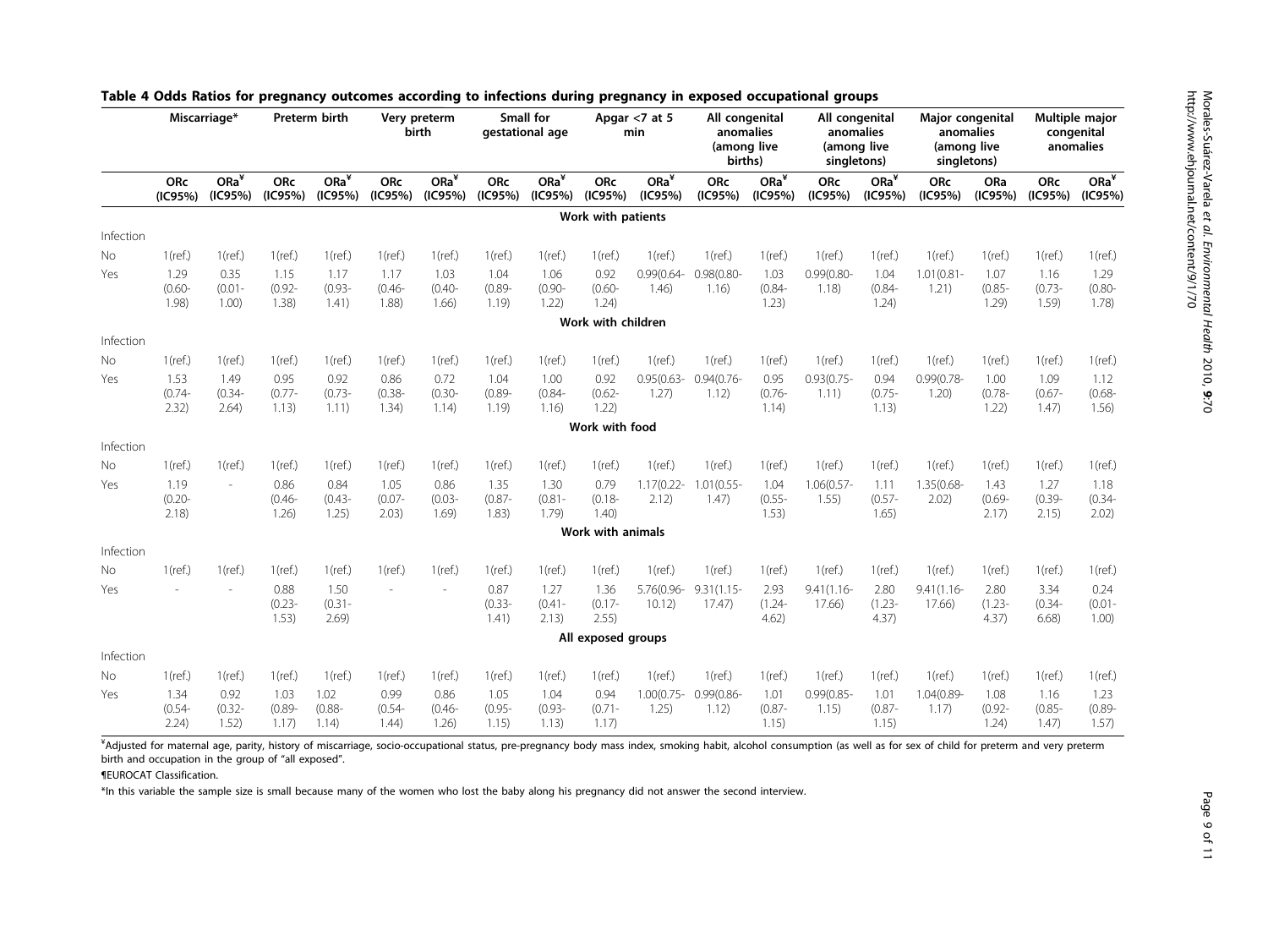<span id="page-9-0"></span>occupations who reported infections were at higher risk of having children with complications.

# Conclusions

Despite preventive strategies, working in specific jobs during pregnancy may impose a higher risk of infections, and working in some of these occupations may impose a slightly higher risk of CAs in their offspring. Most other reproductive failures were not increased in these occupations.

# List of abbreviations

BMI: body mass index; CAs: congenital anomalies; CMV: Cytomegalovirus; DNBC: Danish National Birth Cohort; OR: odds ratios; 95%CI: 95% confidence interval.

#### Acknowledgements

The Danish National Research Foundation has established the Danish Epidemiology Science Centre that initiated and created the Danish National Birth Cohort (DNBC). The Cohort is a result of a major grant from this Foundation. The Danish Work Environment Fund financed the ICOH88 coding of occupations in DNBC and supported this study (MINERVA 2008). The authors wishes to thanks Professor Jorn Olsen, Department of Epidemiology, School of Public Health, UCLA, Los Angeles, USA, for check the manuscript, Inge Eisensee, Danish Epidemiology Science Centre, University of Aarhus, Denmark, for data set preparation and Hanne Tulinius, Research Secretary of Department of Occupational and Environmental Medicine, Copenhagen University Hospital, Denmark, for her help in the preparation of the manuscript.

We acknowledge to Conselleria de Educación (Dirección General de Política Científica), Generalitat Valenciana, Spain, for support to this study. We acknowledge collaboration from participating patients, control persons, hospitals, and data providers such as the mothers because without them, this study would not have been possible.

#### Author details

<sup>1</sup>Unit of Public Health and Environmental Care, Department of Preventive Medicine, University of Valencia, Valencia, Spain. <sup>2</sup>CIBER Epidemiology and Public Health (CIBERESP), Spain. <sup>3</sup>Center for Public Health Research (CSISP), Valencia, Spain. <sup>4</sup>The Danish Epidemiology Science Centre. University of Aarhus, Aarhus, Denmark. <sup>5</sup>Centre for National Clinical Databases South, Dept. of Research and HTA, Odense University Hospital, Denmark. 6 Department of Occupational Medicine, Aarhus University Hospital, Aarhus, Denmark. <sup>7</sup>Department of Epidemiology, School of Public Health, UCLA, Los Angeles, USA.

#### Authors' contributions

MMMSV organized the study and wrote the manuscript. JO and had the original idea for the work, provided expert advice on study organization and contributed to the writing of the manuscript. JPB contributed to the study design and contributed to the writing of the manuscript. LK, JLZ and EAN contributed by interpreting the results and helped to write the manuscript. MMMSV, ALLG and NGC did the data analysis and contributed to the writing of the paper. All the authors read and approved the final manuscript.

#### Competing interests

The authors declare that they have no competing interests.

Received: 23 July 2010 Accepted: 15 November 2010 Published: 15 November 2010

#### References

Driscoll T, Takala J, Steenland K, Corvalan C, Fingerhut M: [Review of](http://www.ncbi.nlm.nih.gov/pubmed/16299705?dopt=Abstract) [estimates of the global burden of injury and illness due to occupational](http://www.ncbi.nlm.nih.gov/pubmed/16299705?dopt=Abstract) [exposures.](http://www.ncbi.nlm.nih.gov/pubmed/16299705?dopt=Abstract) Am J Ind Med 2005, 48:491-502.

- 2. Sever LE: [Congenital malformations related to occupational reproductive](http://www.ncbi.nlm.nih.gov/pubmed/7831593?dopt=Abstract) [hazards \(review\).](http://www.ncbi.nlm.nih.gov/pubmed/7831593?dopt=Abstract) Occup Med 1994, 9:471-494.
- 3. Rasmussen SA, Erickson JD, Reef SE, Ross DS: [Teratology: From science to](http://www.ncbi.nlm.nih.gov/pubmed/19067401?dopt=Abstract) [birth defects prevention.](http://www.ncbi.nlm.nih.gov/pubmed/19067401?dopt=Abstract) Birth Defects Res A Clin Mol Teratol 2009, 85:82-92.
- 4. Jamieson DJ, Theiler RN, Rasmussen SA: [Emerging infections and](http://www.ncbi.nlm.nih.gov/pubmed/17283611?dopt=Abstract) [pregnancy.](http://www.ncbi.nlm.nih.gov/pubmed/17283611?dopt=Abstract) Emerg Infect Dis 2006, 12:1638-1643.
- 5. Valenti WM: [Infection control and the pregnant health care workers.](http://www.ncbi.nlm.nih.gov/pubmed/8367332?dopt=Abstract) Nurs Clin North Am 1993, 28:673-686.
- 6. McGrath BJ: [Identying health and safety risk for childcare workers.](http://www.ncbi.nlm.nih.gov/pubmed/17847626?dopt=Abstract) AAOHN J 2007, 55:321-325.
- 7. Hofmann F: Biological hazards in the work environment. Bun Ges Ges 2008, 51:313-321.
- 8. Triche EW, Hossain N: [Environmental factors implicated in the causation](http://www.ncbi.nlm.nih.gov/pubmed/17825680?dopt=Abstract) [of adverse pregnancy outcome.](http://www.ncbi.nlm.nih.gov/pubmed/17825680?dopt=Abstract) Semin Perinatol 2007, 31:240-242.
- 9. Jamieson DJ, Honein MA, Rasmusesen SA, Williams JL, Swerdlow DL, Biggerstaff MS, Lindstrom S, Louie JK, Christ CM, Bohm SR, Fonseca VP, Ritger KA, Kuhles DJ, Eggers P, Bruce H, Davidson HA, Lutterloh E, Harris ML, Burke C, Cocoros N, Finelli L, MacFarlane KF, Shu B, Olsen SJ, Novel Influenza A (H1N1) Pregnancy Working Group: [H1N1 2009 influenza virus](http://www.ncbi.nlm.nih.gov/pubmed/19643469?dopt=Abstract) [infection during pregnancy in the USA.](http://www.ncbi.nlm.nih.gov/pubmed/19643469?dopt=Abstract) Lancet 2009, 374:451-458.
- 10. Acs N, Bánhidy F, Horváth-Puhó E, Czeizel AE: [Population-based case](http://www.ncbi.nlm.nih.gov/pubmed/16450209?dopt=Abstract)[control study of the common cold during pregnancy and congenital](http://www.ncbi.nlm.nih.gov/pubmed/16450209?dopt=Abstract) [abnormalities.](http://www.ncbi.nlm.nih.gov/pubmed/16450209?dopt=Abstract) Eur J Epidemiol 2006, 21:65-75.
- 11. Al-Khan A, Caligiuri A, Apuzzio J: [Parvovirus B-19 infection during](http://www.ncbi.nlm.nih.gov/pubmed/15022880?dopt=Abstract) [pregnancy.](http://www.ncbi.nlm.nih.gov/pubmed/15022880?dopt=Abstract) Infect Dis Obstet Gynecol 2003, 11:175-179.
- 12. Boggess KA, Moss K, Madianos P, Murtha AP, Beck J, Offenbacher S: [Fetal](http://www.ncbi.nlm.nih.gov/pubmed/16157123?dopt=Abstract) [immune response to oral pathogens and risk of preterm birth.](http://www.ncbi.nlm.nih.gov/pubmed/16157123?dopt=Abstract) Am J Obstet Gynecol 2005, 193:1121-1126.
- 13. Resnik R: [Intrauterine growth restriction.](http://www.ncbi.nlm.nih.gov/pubmed/11864679?dopt=Abstract) Obstet Gynecol 2002, 99:490-496.
- 14. Bale JF Jr: [Congenital infections.](http://www.ncbi.nlm.nih.gov/pubmed/12616680?dopt=Abstract) Neurol Clin 2002, 20:1039-1060.
- 15. Mets MB: [Eye manifestations of intrauterine infections.](http://www.ncbi.nlm.nih.gov/pubmed/11705152?dopt=Abstract) Ophthalmol Clin North Am 2001, 14:521-531.
- 16. Miller JR: [Persistent infection by poliovirus: experimental studies.](http://www.ncbi.nlm.nih.gov/pubmed/6295101?dopt=Abstract) Adv Neurol 1982, 36:311-316.
- 17. Olsen J, Melbye M, Olsen SF, Sørensen TI, Aaby P, Andersen AM, Taxbøl D, Hansen KD, Juhl M, Schow TB, Sørensen HT, Andresen J, Mortensen EL, Olesen AW, Søndergaard C: [The Danish National Birth Cohort](http://www.ncbi.nlm.nih.gov/pubmed/11775787?dopt=Abstract)–its [background, structure and aim.](http://www.ncbi.nlm.nih.gov/pubmed/11775787?dopt=Abstract) Scand J Public Health 2001, 29:300-307.
- 18. Nohr EA, Rrydenberg M, Henriksen TB, Olsen J: [Does low participation in](http://www.ncbi.nlm.nih.gov/pubmed/16755269?dopt=Abstract) [cohort studies induce bias?](http://www.ncbi.nlm.nih.gov/pubmed/16755269?dopt=Abstract) Epidemiology 2006, 17:413-418.
- 19. Zhu JL, Hjollund NH, Andersen AM, Olsen J: [Shift work, job stress, and late](http://www.ncbi.nlm.nih.gov/pubmed/15534501?dopt=Abstract) [fetal loss: the National Birth Cohort in Denmark.](http://www.ncbi.nlm.nih.gov/pubmed/15534501?dopt=Abstract) J Occup Environ Med 2004, 46:1144-1149.
- 20. Disco-88: Statistics Denmark's Standard Classification of Occupation. Copenhagen: Danmarks Statistik 1996.
- 21. Weyers H: The standardized evaluation of newborn infants using the Apgar score. Dtsch Schwesternztg 1966, 7:320-322.
- 22. EUROCAT Guide 1.2 Instructions for the registration of CongenitalAnomales. UK EUROCAT Central Registry, January 2002. [[http://www.eurocat.ulster.ac.uk/\]](http://www.eurocat.ulster.ac.uk/).
- 23. Morales-Suarez-Varela MM, Nohr EA, Llopis-Gonzalez A, Andersen AM, Olsen J: [Socio-occupational status and congenital anomalies.](http://www.ncbi.nlm.nih.gov/pubmed/19221022?dopt=Abstract) Eur J Public Health 2009, 19:161-167.
- 24. Suárez-Varela MM, Kaerlev L, Zhu JL, Bonde JP, Nøhr EA, Llopis-González A, Olsen J: [Hospital work and pregnancy outcomes: a study in the Danish](http://www.ncbi.nlm.nih.gov/pubmed/19886351?dopt=Abstract) [National Birth Cohort.](http://www.ncbi.nlm.nih.gov/pubmed/19886351?dopt=Abstract) Int J Occup Environ Health 15:402-409.
- 25. Sharbaugh RJ: [The risk of occupational exposure and infection with](http://www.ncbi.nlm.nih.gov/pubmed/10418396?dopt=Abstract) [infectious diseases: Part 3.](http://www.ncbi.nlm.nih.gov/pubmed/10418396?dopt=Abstract) Home Care Provid 1999, 4:58-59.
- 26. Gaytant M, Steegers E, Semmekrot BA, Merkus HM, Galama JM: Congenital cytomegalovirus infection: review of the epidemiology and outcome. Obst Gynecol Surv 2002, 57:245-256.
- 27. Stelma FF, Smismans A, Goossens VJ, Bruggeman CA, Hoebe CJ: [Occupational risk of human cytomegalovirus and parvovirus B19](http://www.ncbi.nlm.nih.gov/pubmed/18850120?dopt=Abstract) [infection in female day care personnel in the Netherlands; a study](http://www.ncbi.nlm.nih.gov/pubmed/18850120?dopt=Abstract) [based on seroprevalence.](http://www.ncbi.nlm.nih.gov/pubmed/18850120?dopt=Abstract) Eur J Clin Microbiol Infect Dis 2009, 28:393-397.
- 28. Hilebrant L, Harmanli O, Whiteman V, Khandelwal M: [Urinary tract infection](http://www.ncbi.nlm.nih.gov/pubmed/12015512?dopt=Abstract) [in pregnant women with bacterial vaginosis.](http://www.ncbi.nlm.nih.gov/pubmed/12015512?dopt=Abstract) Am J Obstet Gynecol 2002, 186:916-917.
- 29. Su SB, Wang JN, Lu CW, Guo HR: [Reducing urinary tract infections among](http://www.ncbi.nlm.nih.gov/pubmed/16999643?dopt=Abstract) [female clean room workers.](http://www.ncbi.nlm.nih.gov/pubmed/16999643?dopt=Abstract) J Womens Health (Larchmt) 2006, 15:870-876.